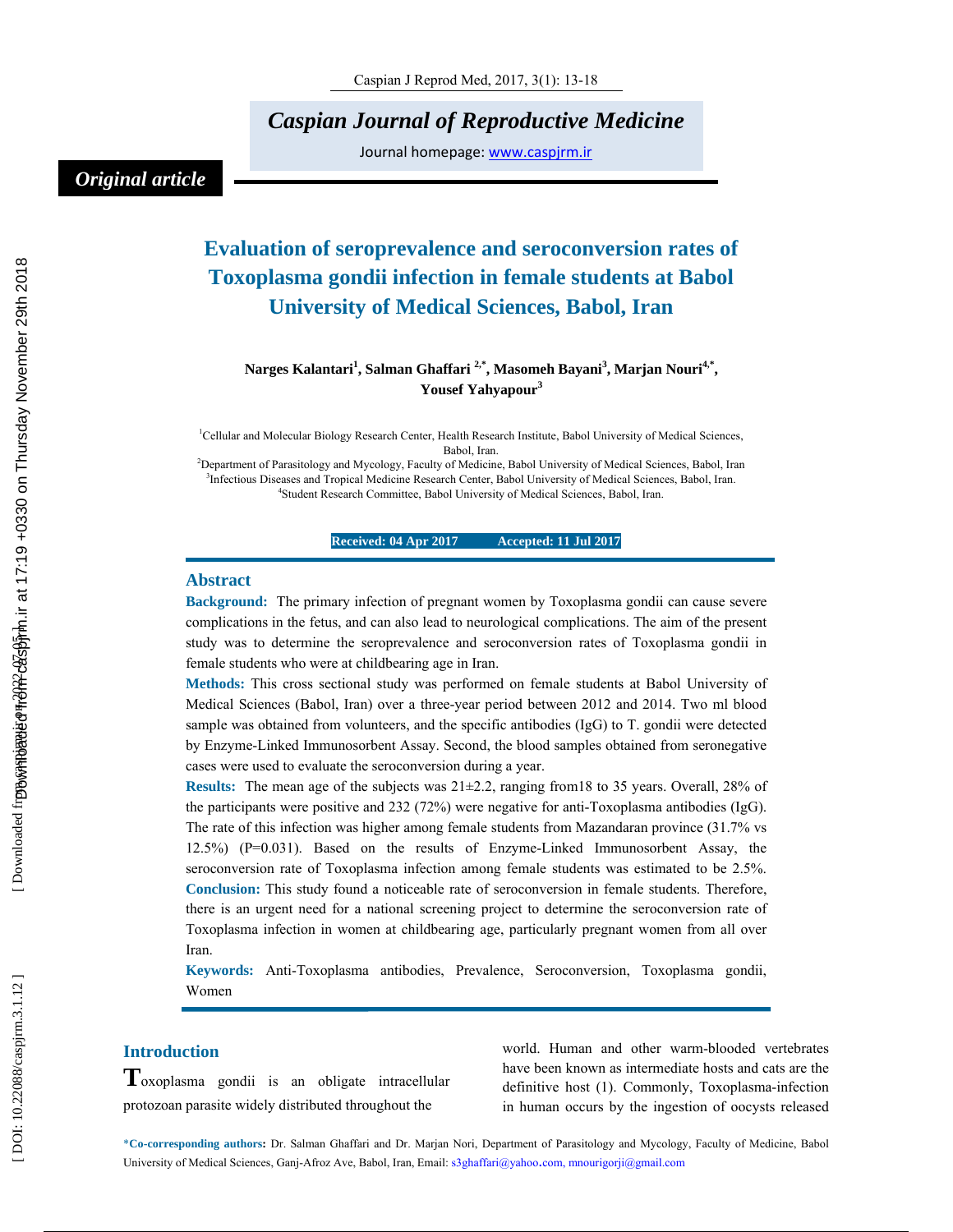from cats' feces or Toxoplasma-tissue cysts via eating raw and under-cooked meat. Toxoplasma is classified as a "Category B pathogen" because the infection can remain in the host for life in a cyst format in various organs such as muscles and the brain. These cysts may be reactivated, which could have life-threatening results (2). However, the course of infection could be generally benign in immunocompetent persons, but it may be life-threatening in immunocompromised individuals (3, 4). Furthermore, T. gondii can be transmitted from a mother to her fetus through the placenta and cause severe complications such as miscarriage, stillbirth, chorioretinitis, cerebral calcifications, and hydrocephalus (5, 6).

The prevalence of congenital toxoplasmosis varies in different epidemic areas ranging from 0.1 to 0.3 per 1000 live births (6). The burden of congenital toxoplasmosis in the United States showed one case for every 10,000 live births, and about 400 newborns have, as a result, acquired congenital toxoplasmosis (2, 7). In France, the overall prevalence and the incidence of congenital toxoplasmosis were 3.3 and 2.9 per 10,000 live births, respectively (8). The prevalence of congenital toxoplasmosis in other European countries, e.g. in Poland, Denmark, Sweden and Switzerland were reported 5.5, 2.1, 0.73 and 4.3 per 10,000 live births, respectively (9-12). The prevalence rate of congenital toxoplasmosis is extensively higher in developing countries such as Argentina and Brazil, for which the rates have been reported to be 5.8 and 5-23 per 10, 000 live births (13, 14).

However, several studies on the seroprevalence of toxoplasmosis in adults, pregnant women in particular, have already been performed in Iran. The results of these studies demonstrated that the rate of toxoplasmosis was between 23.7-71.3% (15, 16). According to one study performed on pregnant women and their offspring in Iran, it was found that the risk of infection during pregnancy in seronegative individuals was 14 per 1000 in Tehran. It was also found that the risk of congenital toxoplasmosis was 6.1 per1000 live births (17). Currently, there is no screening program for pregnant women in Iran, and the incidence and the prevalence of Toxoplasma infection are mainly unclear. In order to plan a strategic approach for the prevention of congenital toxoplasmosis, it is necessary to know the seroconversion rate of Toxoplasma infection in general population, particularly in women at childbearing age. To this end, this study tried to investigate the rates of seroprevalence and the

seroconversion rate of Toxoplasma gondii in female students at childbearing age in Iran.

#### **Materials and Methods**

This cross sectional study was performed on female students at Babol University of Medical Sciences (Babol, Iran) over a three-year period between 2012 and 2014. The study was approved by the Ethics Committee of Babol University of Medical Sciences, for ethics in medical research (No. MUBABOL. REC.1393.10). This university is located in Babol, Mazandaran Province. It comprises five schools with annual admission of approximately 1000 students. Most of the students there come from different parts of the Mazandaran province. This province, located in north of Iran, has an area about 23,831.64 Km2, which is close to the Caspian Sea, and is at the interface of Golestan, Gilan and Tehran provinces from the northeast, northwest and south, respectively. The mean annual temperature varies between 13 to 23.3°C, and the annual rainfall ranges are from 59.1 in the spring to 367.2 mm in autumn. The mean relative humidity is 80%, ranging from 56% in summer to 92% in the autumn (18). The minimum sample size was based on the estimated prevalence of 52% with a standard score of  $(Z)$  95%, and  $\alpha$ =0.06 was calculated to be 266. The power estimation was not calculated for the seroconversion rate in the current study. Informed consent forms were given to all participants in this study. Two ml blood samples were taken from each participant, and the serum was separated. The samples were centrifuged and then stored at -20°C until use. All samples were tested in the microbiology department at Babol University of Medical Sciences. After collecting the samples, the frozen sera were thawed in room temperature and were evaluated for Toxoplasma IgG antibodies using a commercial Enzyme-Linked Immunosorbent Assay (ELISA) kit (EUROIMMUNE, Toxoplasma IgG, UK). Based on the manufacturers' instruction, the IgG antibody titers were read at optical density (OD) of 450 nm using an automatic ELISA reader. The samples with sera IgG titer  $\leq 8$  IU/mL were considered to be negative for anti-Toxoplasma gondii IgG antibodies and  $1 \geq I U/mL$  positive. The sensitivity and specificity of the assay are reported 100% by the manufacturer. To evaluate the seroconversion rate during one year, all seronegative cases were called back after one year from the first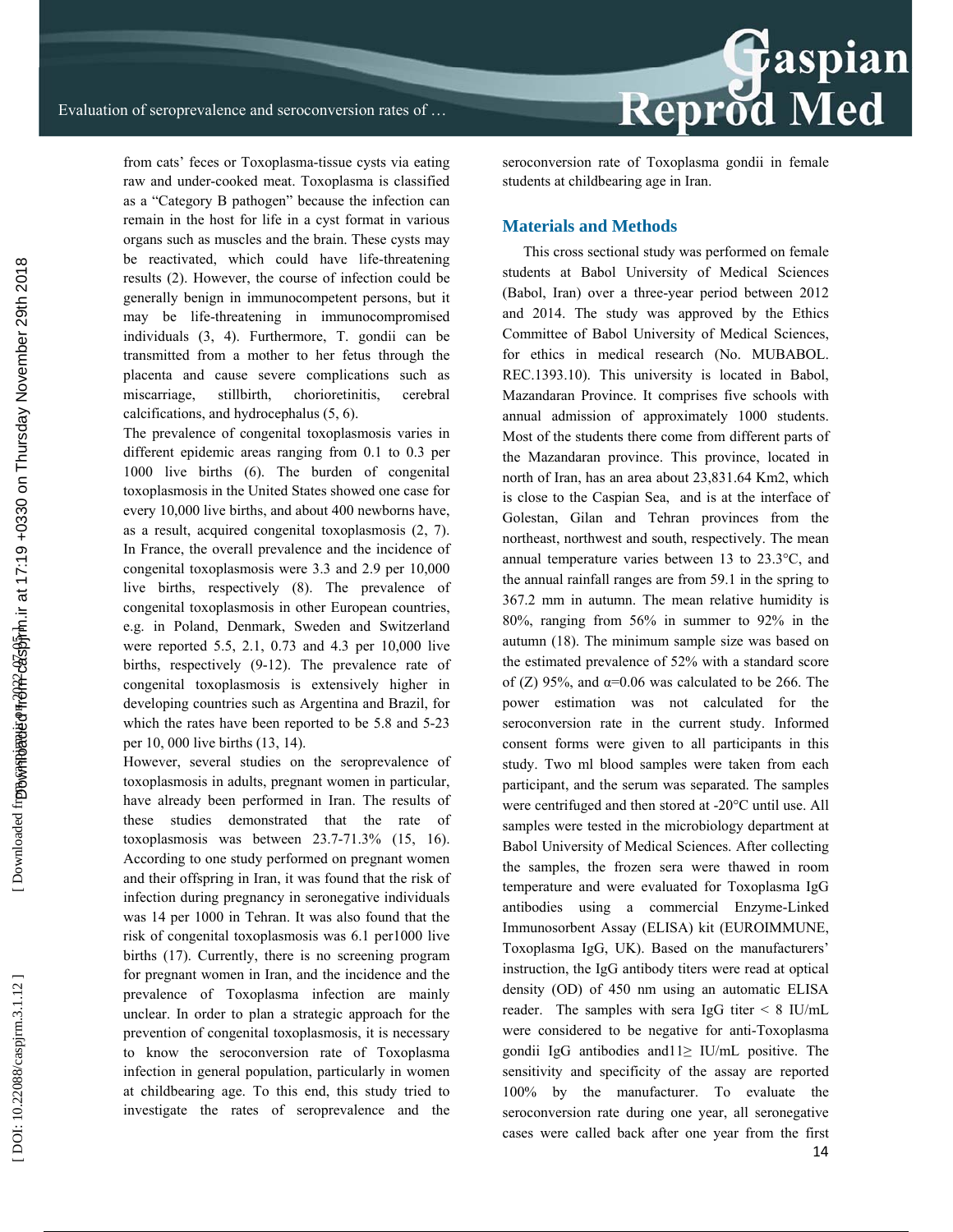

**Table 1.** Association of certain socio-demographic variables with prevalence of anti- Toxoplasma gondii antibodies (IgG) in female students, Babol University of Medical Sciences, Babol, Iran.

\* Yes: From Mazandaran; No: From other provinces

blood sampling. Then, two ml blood samples were taken from each seronegative participant, and the ELISA test was repeated.

#### **Statistical analysis**

The data were analyzed by SPSS version 19.0. Chi-square was used to analyze the data at 95% confidence level. The P-value of less than 0.05 was considered significant.

#### **Results**

A total of 322 female students, with the mean age of 21±2.2 ranging from18 to 35, were participated for the purpose of this study. The majority of the participants, 252 (78.3%), were from Mazandaran province, where the present study was performed (Fig 1).

Overall, 90 (28%) cases were proved positive and 232 (72%) were negative for anti-Toxoplasma antibodies (IgG). The rate of infection was higher among female students from Mazandaran province (31.7 %) compared with those who were from other provinces  $(12.5\%)$  (P=0.031) (Table1).

The highest prevalence in Mazandaran province was observed in participants from Gallogah (66.7%), which was followed by participants from Noor (50%), Jouibar (45.5%) and Mahmoodabad (37.5%), respectively (Fig. 1). Furthermore, we found that the prevalence of antiT. gondii antibodies (IgG) was higher in individuals who had contact with cats and soil compared with cases who had no contact with cats and soil (Table 1). 118 out of 232 seronegative subjects participated in the second part of the current study. The second blood samples were obtained after one year from the first blood sampling, and the presence of anti-Toxoplasma antibodies were evaluated. The Toxoplasma infection was found in 2.5% cases. All participants who were seroconverted for Toxoplasma infection were from the Mazandaran province. Also, they did not mention any symptoms and signs related to acute toxoplasmosis.

Reprod Med

#### **Discussion**

The results revealed that 28% of female students were positive for anti- Toxoplasma gondii antibodies (IgG). This seropositivity rate is significantly lower than the rates reported in north of Iran (15, 19). Higher rates were reported for East Azarbaijan province (20) and Qazvin (21). However, the prevalence rates of Toxoplasma infection are varied in different parts of the world.

Reports, for instance, show that the prevalence rate in child bearing population is 48.6% in France (22), 51.4% in Saudi Arabia (23), 30.7% in Turkey (24), 92.5% in Ghana (25) and 88.6% in Ethiopia (26). In Iran, the prevalence rates of Toxoplasma infection in women at reproductive age were estimated to be

DOI: 10.22088/caspjrm.3.1.12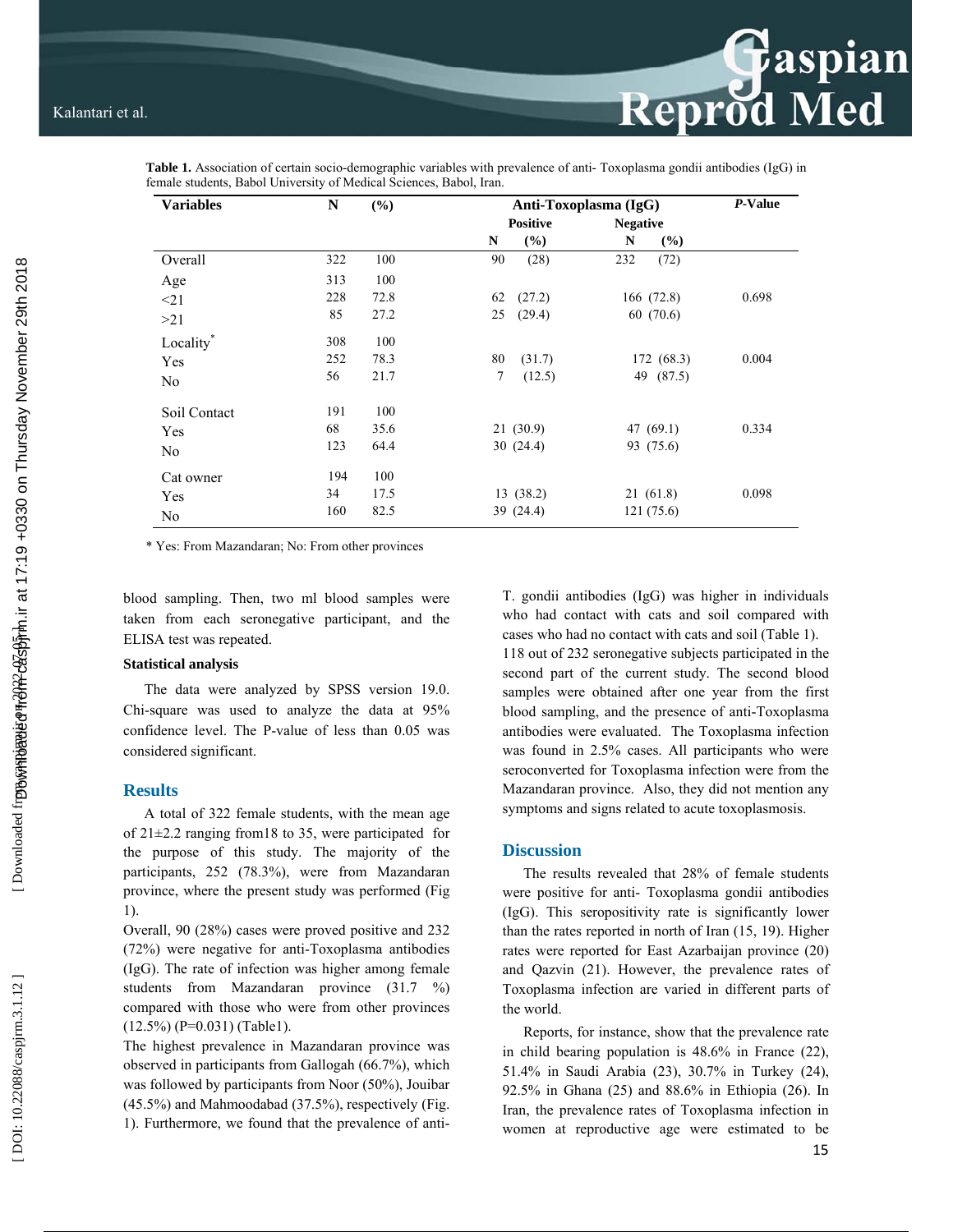

**Fig. 1:** Distribution of anti- Toxoplasma gondii antibodies (IgG) prevalence among female students came from different parts of the Mazandaran province. The prevalence rates were expressed as a percentage of the population came from each city (%).

54.13% in northwest provinces (16), 33.5% in Hamedan (27), 16% in Ajabshear (20), and 60.6% in Babol (15).

Many factors can affect the seroprevalence of toxoplasmosis in humans. These include climatic factors, anthropogenic reasons, underestimated cats, and the quality of water and sanitation coverage. Anthropogenic factors include dietary habits, economic and social factors, which could explain a large part of the variations in human seroprevalence (28). It is suggested that dietary habits such as the method of cooking meat, hygiene, the type of meat or vegetables consumed, and the washing of vegetables can play an important role in the rate of Toxoplasma infection. It should be mentioned that there is a noticeable change in the rate of Toxoplasma infection between our previous study and the present one (60.6% vs.28%) (15). This finding is in line with the result of another study which found that married women have a higher seroprevalence rate of toxoplasmosis than unmarried women (29).

The mean age of seropositive individuals  $(21.03\pm2.22)$  was approximately the same as the mean age of seronegative cases  $(20.97\pm 2.23)$ . There was also a slight increase in the prevalence rate among female students over 21 compared with those under 21 (29.4% vs 27.2%). There are many studies reporting that the seroprevalence of Toxoplasma infection can increase with age (1, 30, 31). With regard to age, the rate of infection can vary according to the country and socioeconomic level (28).

In the present study, we found a statistically significant difference in Toxoplasma infection between Mazandaran province and other parts of the country, which is consistent with the results of other studies. Several reports from different parts of Iran, with the population similar to ours, found lower seroprevalence rates of toxoplasmosis than those found in north of Iran (1, 16, 32). A possible explanation for that is the climate in Mazandaran province, which is very humid and relatively warm. It is worth mentioning that toxoplasmosis is more common in humid and warmer climates than in more arid climates, mountainous, and colder regions.

Reprod Med

The findings of this study revealed that the seroconversion rate among susceptible women at childbearing age during one year, 2.5% (3 out of 118), was relatively high. The seroconversion rate of Toxoplasma infection can vary significantly from country to country. For example, seroconversion was obtained as zero and 2.4/1000 in pregnant women in Turkey (33) and in women aged 30 in France, respectively (34). In Iran (2002), the seroconversion rate of Toxoplasma gondii infection in pregnant women was 1.4% (17), and there have been no recent studies to evaluate the incidence of toxoplasmosis in susceptible populations.

We assume that soil contact may be the main risk factor for Toxoplasma gondii infection in our region. The finding, accordingly, showed that two out of three (66. 7%) seroconverted cases had soil contact history and experience in gardening. This result is consistent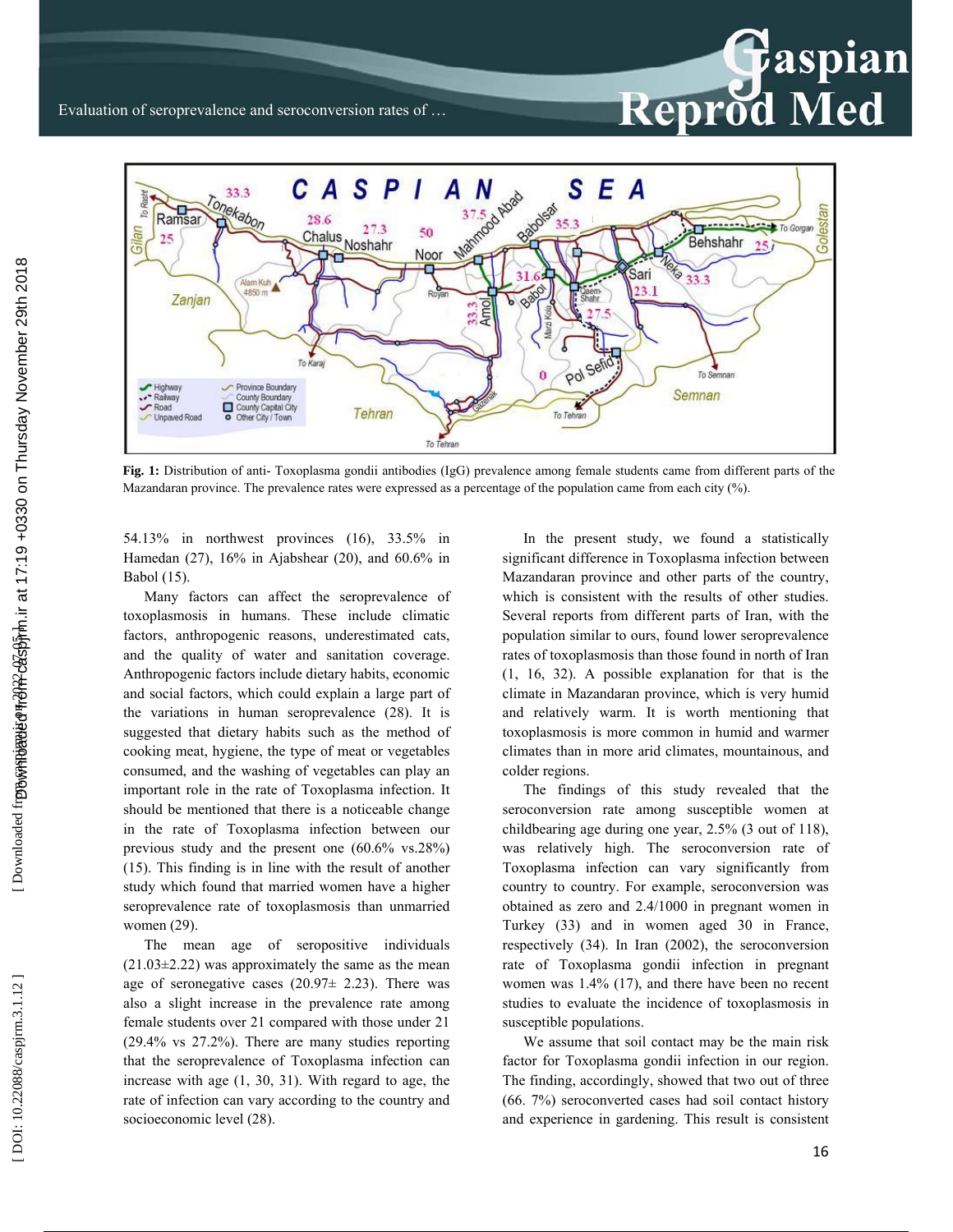Reprod Med

with the life cycle of the parasite. Many studies indicated that contact with the contaminated soil and the sporulated oocysts are the main cause of contamination (28).

The current study had some limitations such as a high level of missing cases for soil contact and cat ownership, and the small sample size of the seronegative population attending the evaluation of the seroconversion rate. Another limitation of this study was the evaluation of seroconversion of toxoplasmosis by IgG screening test.

In conclusion, this study demonstrated that more than two-third of female students were seronegative, and were, as a result, at risk of Toxoplasma gondii infection on contact. It also found a noticeable rate of seroconversion in female students. There is an urgent need for a national screening project to determine the seroconversion rate of Toxoplasma infection in women at childbearing age in Iran.

#### **Acknowledgements**

The authors are grateful to Ms Farideh Ghavipanjeh, at Para-Medical Faculty of Babol University of Medical Sciences, and also to Ms. Taraneh Ghaffari for their genuine assistance. We are also thankful to all personal at Cellular and Molecular Biology Research Center and all the students who participated in the present study.

### **Conflict of interest**

The authors have no conflicts of interest.

#### **References**

- 1. Daryani A, Sarvi S, Aarabi M, Mizani A, Ahmadpour E, Shokri A, et al. Seroprevalence of Toxoplasma gondii in the Iranian general population: A systematic review and meta-analysis. Acta tropica. 2014;137:185-194.
- 2. Oz HS. Maternal and congenital toxoplasmosis, currently available and novel therapies in horizon. Frontiers in microbiology. 2014;5:385.
- 3. Ahmadpour E, Daryani A, Sharif M, Sarvi S, Aarabi M, Mizani A, et al. Toxoplasmosis in immunocompromised patients in Iran: a systematic review and meta-analysis. The Journal of Infection in Developing Countries. 2014;8(12):1503-1510.
- 4. García-García C, Castillo-Álvarez F, Azcona-Gutiérrez JM, Herraiz MJ, Ibarra V, Oteo JA. Spinal cord toxoplasmosis in human immunodeficiency virus infection/acquired immunodeficiency

syndrome. Infectious Diseases. 2015;47(5):277-82. http://dx.doi.org/10.3109/00365548.2014.993421

- 5. Sarkari B. Severe Congenital Toxoplasmosis, A Case Report and Strain Characterization. Case Rep Infect Dis. 2015:851085.
- 6. Kieffer F, Wallon M. Congenital toxoplasmosis. Handbook of clinical neurology. 2012;112:1099-101. PMID:23622316
- 7. Mead PS, Slutsker L, Dietz V, McCaig LF, Bresee JS, Shapiro C, et al. Food-related illness and death in the United States. Emerging infectious diseases. 1999;5(5):607.
- 8. Villena I, Ancelle T, Delmas C, Garcia P, Brezin A, Thulliez P, et al. Congenital toxoplasmosis in France in 2007: first results from a national surveillance system. Euro Surveill. 2010;15(25):19600.
- 9. Paul M, Petersen E, Pawlowski ZS, Szczapa J. Neonatal screening for congenital toxoplasmosis in the Pozna ń region of Poland by analysis of Toxoplasma gondii-specific IgM antibodies eluted from filter paper blood spots. Pediatr Infect Dis J. 2000;19(1):30-36.
- 10. Schmidt DR, Hogh B, Andersen O, Fuchs J, Fledelius H, Petersen E. The national neonatal screening programme for congenital toxoplasmosis in Denmark: results from the initial four years, 1999– 2002. Arch Dis Child. 2006;91(8):661-665.
- 11. Evengård B, Petersson K, Engman M, Wiklund S, Ivarsson S, Teär-Fahnehjelm K, et al. Low incidence of Toxoplasma infection during pregnancy and in newborns in Sweden. Epidemiol Iinfect. 2001;127(01):121-127.
- 12. Signorell LM, Seitz D, Merkel S, Berger R, Rudin C. Cord blood screening for congenital toxoplasmosis in northwestern Switzerland, 1982–1999. Pediatr Infect Dis J. 2006;25(2):123-128.
- 13. Dubey J, Lago E, Gennari S, Su C, Jones J. Toxoplasmosis in humans and animals in Brazil: high prevalence, high burden of disease, and epidemiology. Parasitology. 2012;139(11):1375- 1424.
- 14. Carral L, Kaufer F, Olejnik P, Freuler C, Durlach R. Prevention of congenital toxoplasmosis in a Buenos Aires hospital. Medicina. 2012;73(3):238- 242.
- 15. Kalantari N, Ghaffari S, Bayani M, Agapour R, Zeinalzadeh M, Gavipanjeh F, et al. Serological study of toxoplasmosis in pregnant women in the city of babol, northern IRAN. Journal of Ilam University of Medical Sciences, 2012-2013.2014.22(4):102-108.